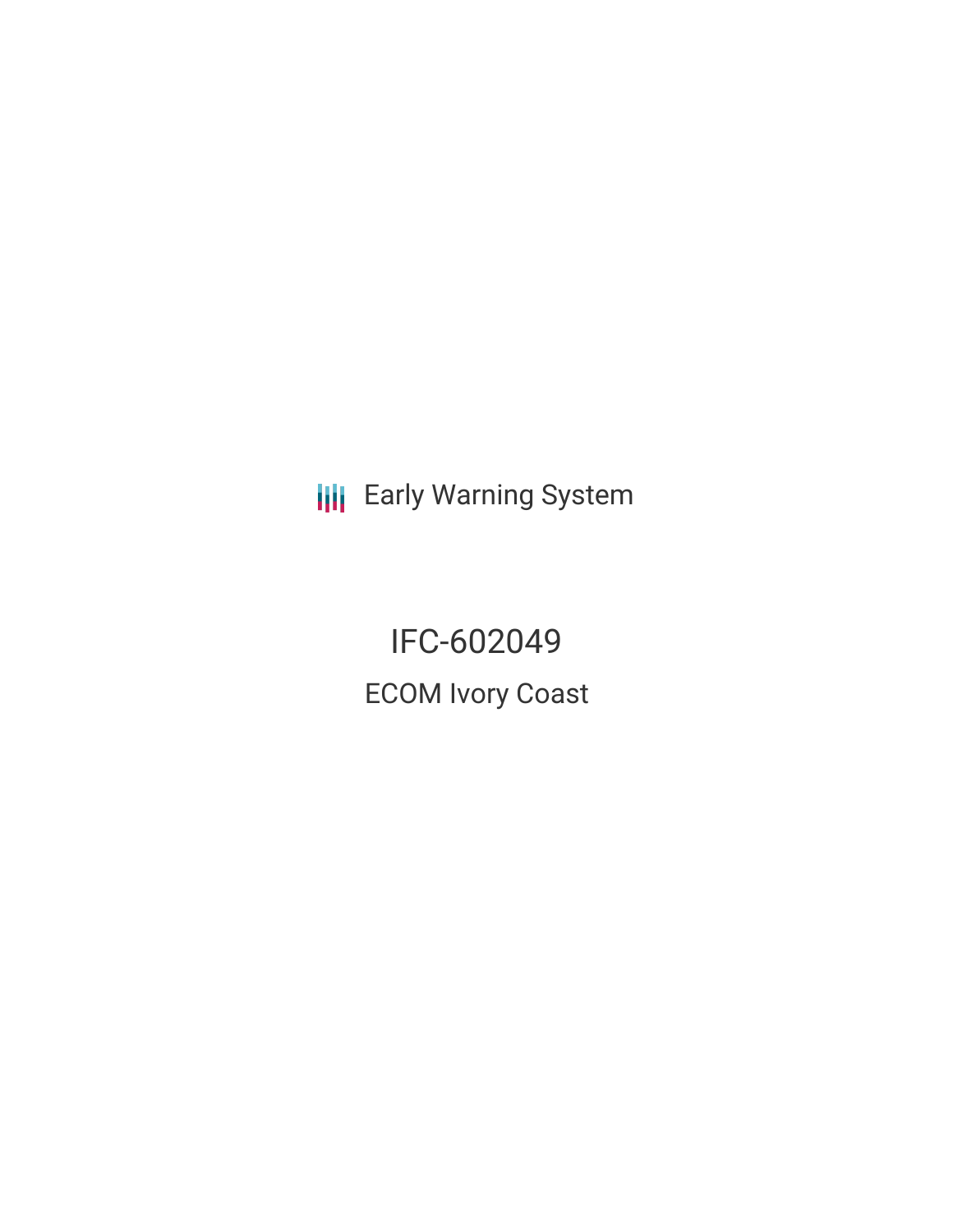## **Quick Facts**

冊

| <b>Countries</b>               | <b>Ivory Coast</b>                      |
|--------------------------------|-----------------------------------------|
| <b>Financial Institutions</b>  | International Finance Corporation (IFC) |
| <b>Status</b>                  | Active                                  |
| <b>Bank Risk Rating</b>        | U                                       |
| <b>Voting Date</b>             | 2017-05-23                              |
| <b>Borrower</b>                | Government of Ivory Coast               |
| <b>Sectors</b>                 | Industry and Trade                      |
| <b>Investment Type(s)</b>      | <b>Advisory Services</b>                |
| <b>Investment Amount (USD)</b> | \$ 0.67 million                         |
| <b>Project Cost (USD)</b>      | $$0.67$ million                         |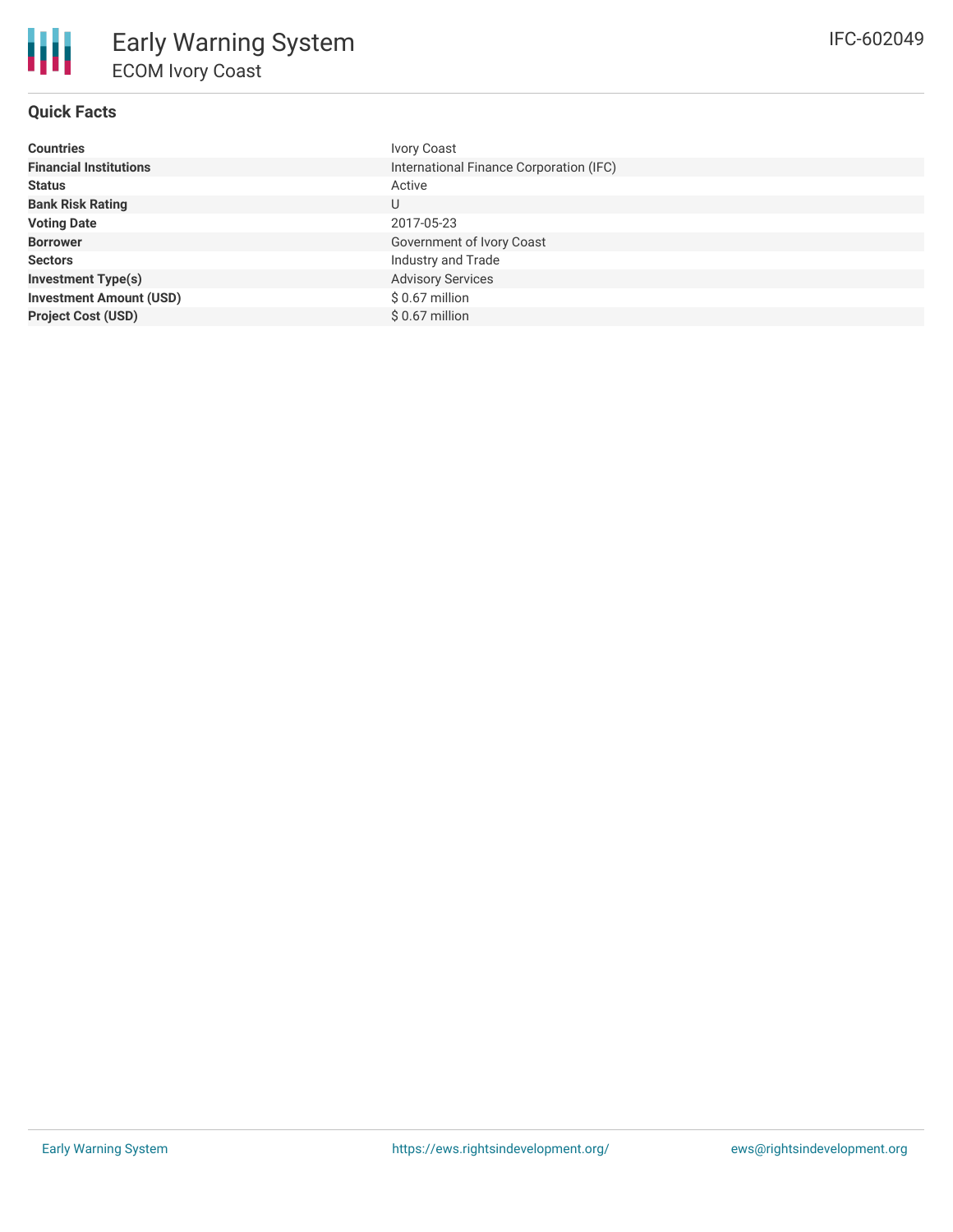

## **Project Description**

1) Build sustainable capacity of ECOM through the implementation of IFC's Agribusiness Leadership Program (ALP), so they can effectively equip supplier cooperatives with enhanced business management skills to improve overall level of professionalism; thereby enabling cooperative access to commercial input and asset financing through a proposed IFC transaction consisting of a risk sharing facility through a local bank; increasing sustainability in the cocoa supply chain;

2) Support the set-up of ECOM's own branchless microfinance institution (MFI), by developing a strategy to digitize payments of cocoa farmers, and launch a pilot to test mobile payments.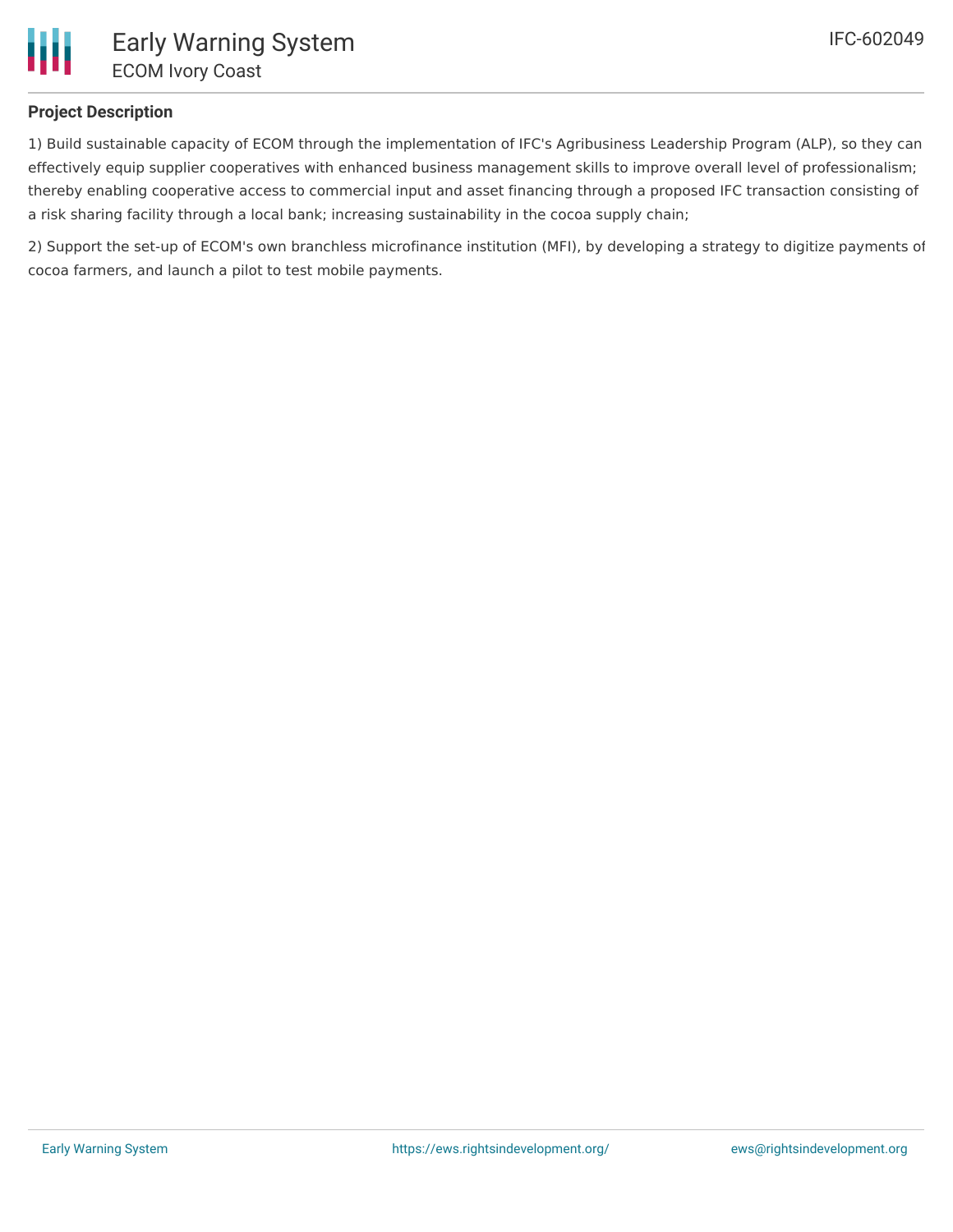

## **People Affected By This Project**

IFC advisory will help ECOM to: i) improve the professionalism and reliability of ECOM's supplier cooperatives; and ii) provide affordable and tailored financial services to the Ivorian rural population.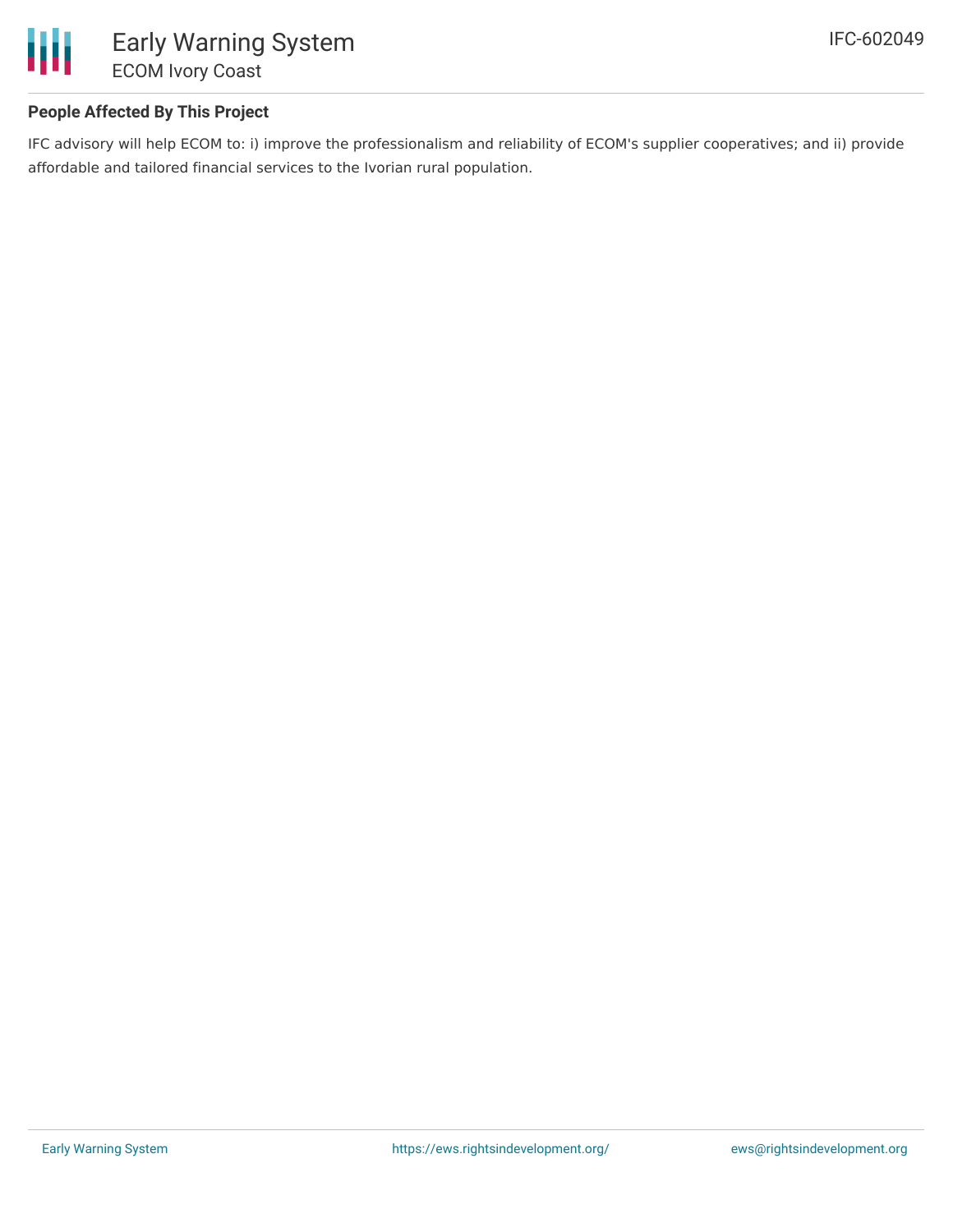### **Investment Description**

• International Finance Corporation (IFC)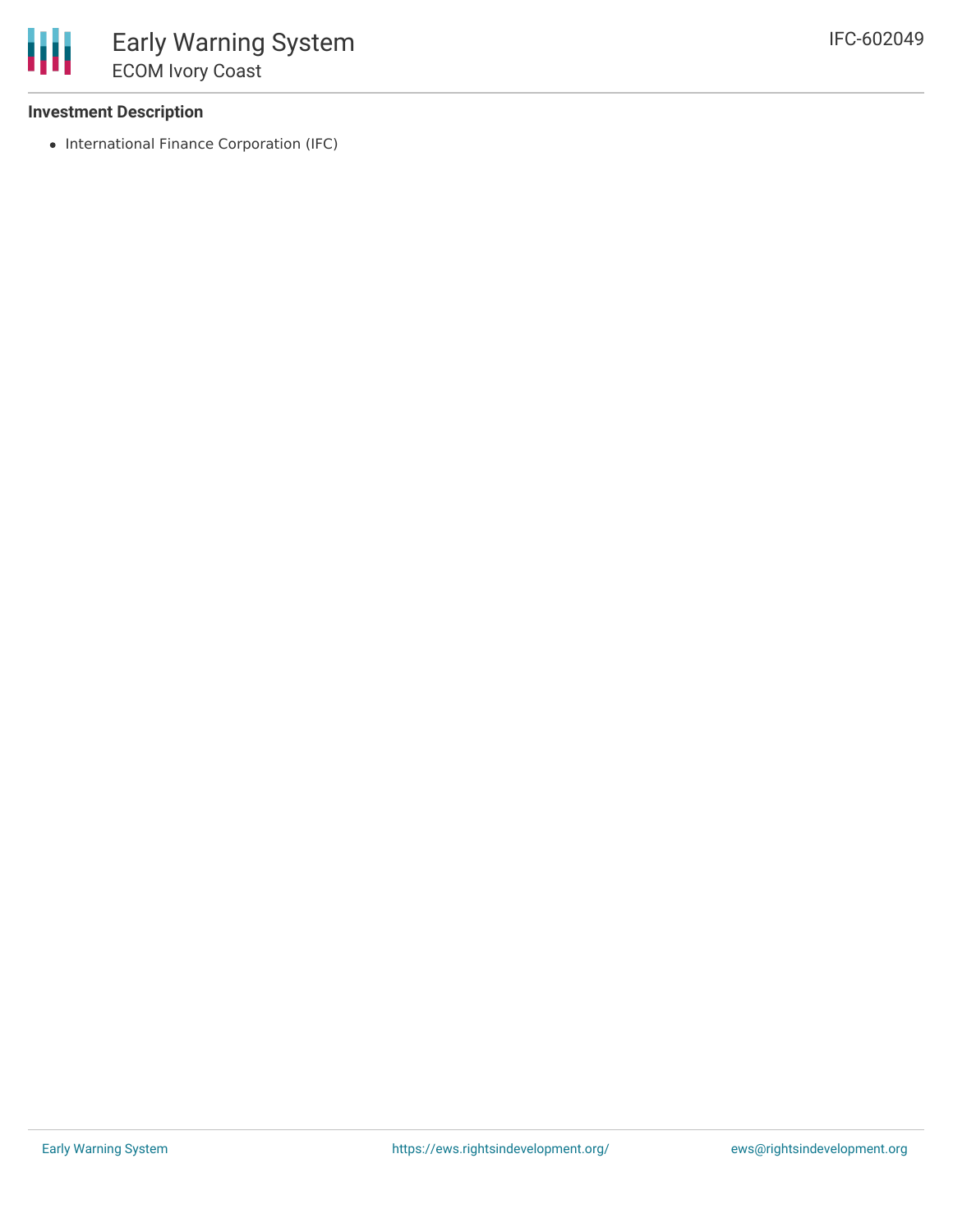# **Contact Information**

ACCOUNTABILITY MECHANISM OF IFC

The Compliance Advisor Ombudsman (CAO) is the independent complaint mechanism and fact-finding body for people who believe they are likely to be, or have been, adversely affected by an IFC or MIGA- financed project. If you submit a complaint to the CAO, they may assist you in resolving a dispute with the company and/or investigate to assess whether the IFC is following its own policies and procedures for preventing harm to people or the environment. If you want to submit a complaint electronically, you can email the CAO at CAO@worldbankgroup.org. You can learn more about the CAO and how to file a complaint at http://www.cao-ombudsman.org/